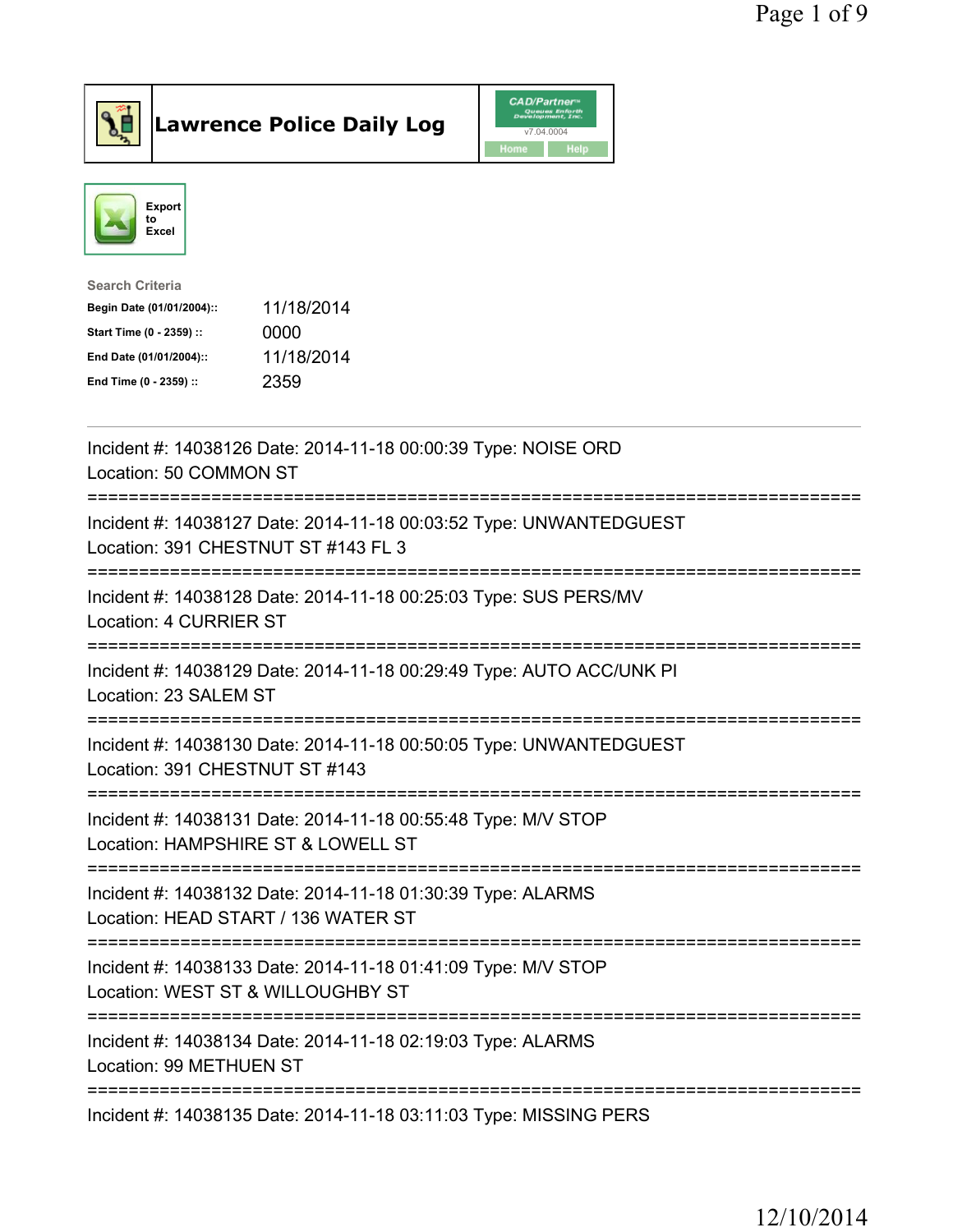Location: 315 E HAVERHILL ST =========================================================================== Incident #: 14038136 Date: 2014-11-18 06:04:15 Type: ALARMS Location: SOUTH LAWRENCE EAST SCHOOL / 165 CRAWFORD ST =========================================================================== Incident #: 14038137 Date: 2014-11-18 07:04:56 Type: ALARMS Location: NORTH EAST REHAB / 354 MERRIMACK ST =========================================================================== Incident #: 14038138 Date: 2014-11-18 07:46:23 Type: TOW OF M/V Location: 412 HAMPSHIRE ST =========================================================================== Incident #: 14038139 Date: 2014-11-18 07:54:08 Type: STOLEN PROP Location: 9 WOODLAND ST =========================================================================== Incident #: 14038140 Date: 2014-11-18 08:10:04 Type: UNKNOWN PROB Location: 71 SPRINGFIELD ST =========================================================================== Incident #: 14038141 Date: 2014-11-18 09:32:27 Type: ALARM/BURG Location: 34 STEVENS AV =========================================================================== Incident #: 14038142 Date: 2014-11-18 09:43:06 Type: TEST QED Location: 90 LOWELL ST =========================================================================== Incident #: 14038143 Date: 2014-11-18 09:49:00 Type: ALARM/HOLD Location: D'WENDYS / 459 BROADWAY =========================================================================== Incident #: 14038144 Date: 2014-11-18 10:00:21 Type: M/V STOP Location: CAMBRIDGE ST & S UNION ST =========================================================================== Incident #: 14038145 Date: 2014-11-18 10:04:54 Type: INVEST CONT Location: 300 HOWARD ST =========================================================================== Incident #: 14038146 Date: 2014-11-18 10:10:01 Type: TOW OF M/V Location: 114 MARSTON ST =========================================================================== Incident #: 14038147 Date: 2014-11-18 10:12:24 Type: ALARM/BURG Location: 3 WOODLAND ST #11 =========================================================================== Incident #: 14038148 Date: 2014-11-18 10:12:25 Type: M/V STOP Location: SOUTH UNION & EXITER =========================================================================== Incident #: 14038149 Date: 2014-11-18 10:23:30 Type: M/V STOP Location: ANDOVER ST & WINTHROP AV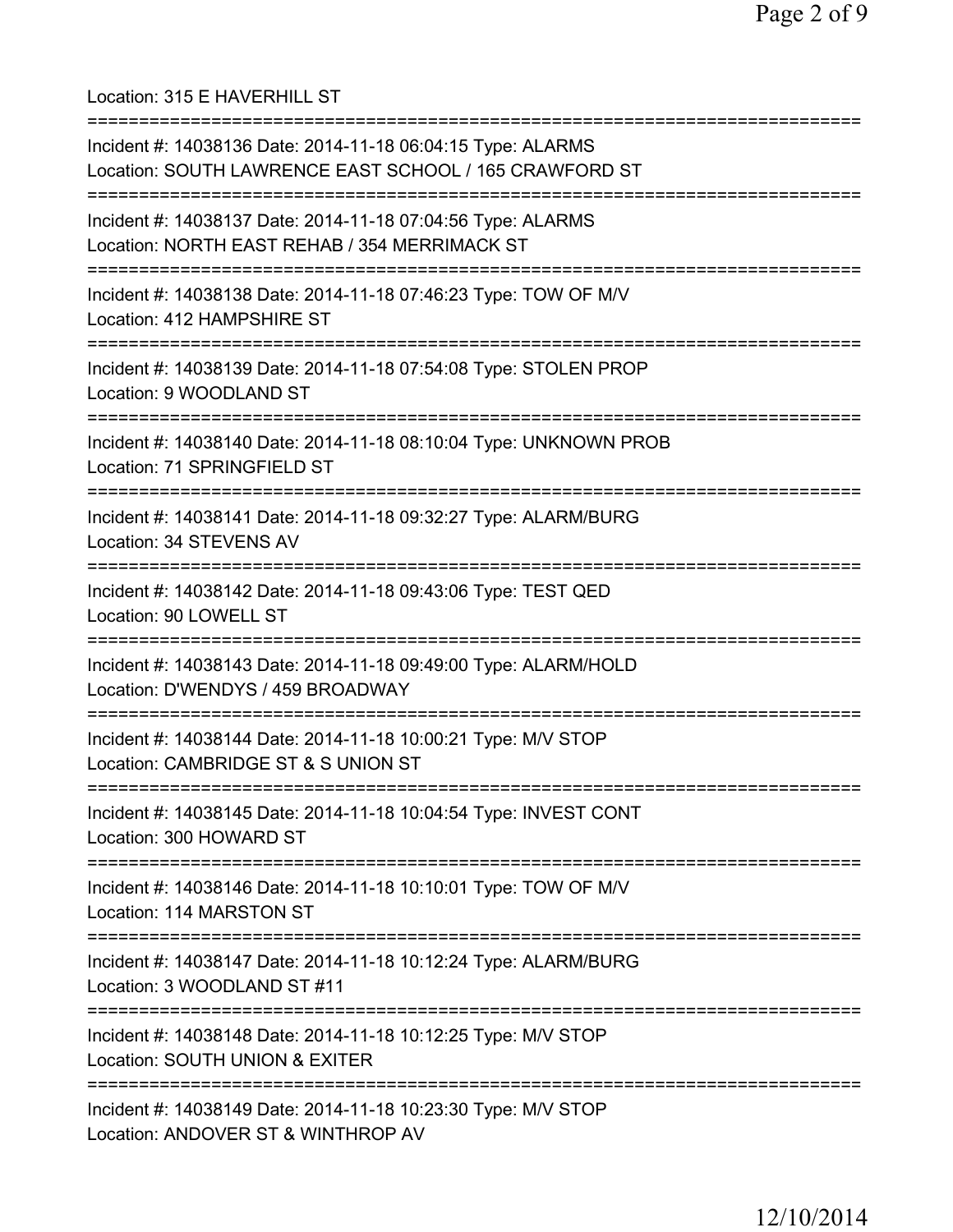| Incident #: 14038150 Date: 2014-11-18 10:35:09 Type: WIRE DOWN<br>Location: 19 POPLAR ST                                         |
|----------------------------------------------------------------------------------------------------------------------------------|
| Incident #: 14038151 Date: 2014-11-18 10:36:08 Type: A&B D/W PAST<br>Location: 50 ISLAND ST                                      |
| Incident #: 14038152 Date: 2014-11-18 10:44:36 Type: M/V STOP<br>Location: DORCHESTER ST & WINTHROP AV                           |
| Incident #: 14038153 Date: 2014-11-18 10:49:58 Type: NOTIFICATION<br>Location: 4 MAPLE ST                                        |
| Incident #: 14038154 Date: 2014-11-18 10:55:26 Type: LIC PLATE STO<br>Location: 51 W LAUREL ST                                   |
| Incident #: 14038155 Date: 2014-11-18 10:59:00 Type: DRUG VIO<br>Location: BENNINGTON ST & ERVING AV                             |
| Incident #: 14038156 Date: 2014-11-18 11:03:26 Type: ASSIST FIRE<br>Location: 383 HAVERHILL ST                                   |
| Incident #: 14038157 Date: 2014-11-18 11:05:29 Type: TOW OF M/V<br>Location: APPLETON ST & ESSEX ST<br>========================= |
| Incident #: 14038158 Date: 2014-11-18 11:13:12 Type: M/V STOP<br>Location: NORTH PARISH & WINTHROP AV                            |
| Incident #: 14038159 Date: 2014-11-18 11:14:32 Type: INVESTIGATION<br>Location: 70 N PARISH RD                                   |
| Incident #: 14038160 Date: 2014-11-18 11:24:22 Type: M/V STOP<br>Location: ANDOVER ST & BEACON ST                                |
| Incident #: 14038161 Date: 2014-11-18 11:35:53 Type: MAN DOWN<br>Location: CVS PHARMACY / 266 BROADWAY                           |
| Incident #: 14038162 Date: 2014-11-18 11:38:40 Type: M/V STOP<br>Location: 10 BALLARD WY                                         |
| Incident #: 14038163 Date: 2014-11-18 11:39:50 Type: MV/BLOCKING<br>Location: BROADWAY & WATER ST                                |
|                                                                                                                                  |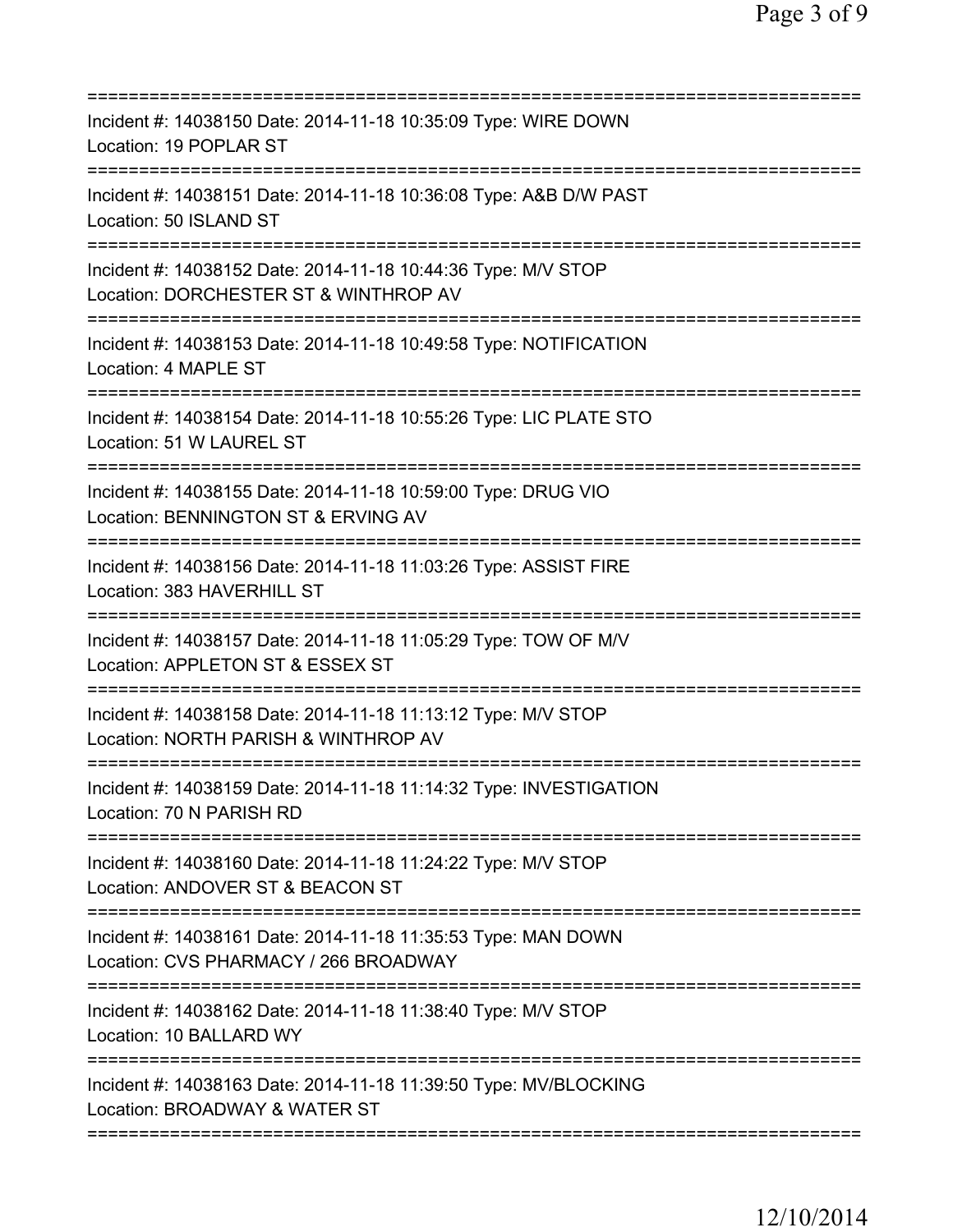| Incident #: 14038164 Date: 2014-11-18 11:41:35 Type: 209A/SERVE<br>Location: 107 LEXINGTON ST FL 2                                                  |
|-----------------------------------------------------------------------------------------------------------------------------------------------------|
| Incident #: 14038165 Date: 2014-11-18 11:44:55 Type: MAL DAMAGE<br>Location: 65 STEARNS AV                                                          |
| Incident #: 14038168 Date: 2014-11-18 11:47:40 Type: MAL DAMAGE<br>Location: 131 FOSTER ST                                                          |
| Incident #: 14038166 Date: 2014-11-18 11:55:05 Type: ALARM/BURG<br>Location: 88 SALEM ST                                                            |
| ====================================<br>Incident #: 14038167 Date: 2014-11-18 11:57:35 Type: CK WELL BEING<br>Location: CVS PHARMACY / 266 BROADWAY |
| ============================<br>Incident #: 14038169 Date: 2014-11-18 11:58:11 Type: 209A/SERVE<br>Location: 68 BERKELEY ST                         |
| Incident #: 14038170 Date: 2014-11-18 12:15:05 Type: 209A/SERVE<br>Location: 21 E HAVERHILL ST FL 3                                                 |
| Incident #: 14038171 Date: 2014-11-18 12:23:14 Type: A&B D/W/ PROG<br>Location: 57 JUNIPER ST                                                       |
| Incident #: 14038172 Date: 2014-11-18 12:24:59 Type: B&E FOLLOW UP<br>Location: 94 UNION ST                                                         |
| Incident #: 14038173 Date: 2014-11-18 12:35:45 Type: SUS PERS/MV<br><b>Location: CURRANT HILL RD</b>                                                |
| Incident #: 14038174 Date: 2014-11-18 13:05:25 Type: CONFIS PROP<br>Location: 33 FRANKLIN ST                                                        |
| Incident #: 14038175 Date: 2014-11-18 13:17:03 Type: KEEP PEACE<br>Location: MMK AUTO REPAIR / 134 WEST ST                                          |
| Incident #: 14038176 Date: 2014-11-18 13:18:52 Type: ALARM/BURG<br>Location: 156 ANDOVER ST                                                         |
| Incident #: 14038177 Date: 2014-11-18 13:22:17 Type: M/V STOP<br>Location: S UNION ST & WINTHROP AV                                                 |
| =============================<br>Incident #: 14038178 Date: 2014-11-18 13:24:04 Type: AUTO ACC/UNK PI                                               |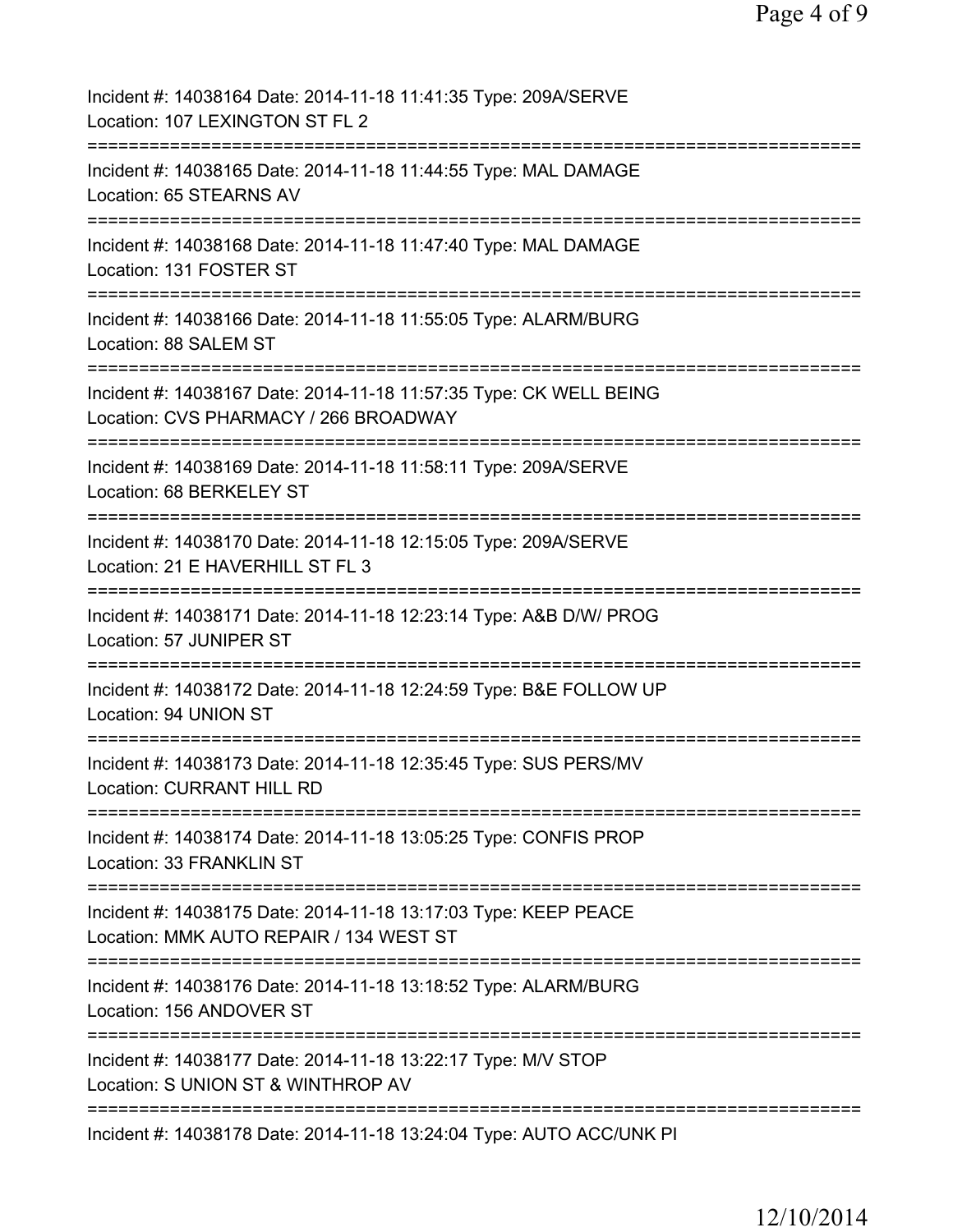| Location: BENNINGTON ST & MYRTLE ST                                                                                                                                      |
|--------------------------------------------------------------------------------------------------------------------------------------------------------------------------|
| Incident #: 14038179 Date: 2014-11-18 13:30:51 Type: WARRANT SERVE<br>Location: 233 JACKSON ST #7<br>=========================                                           |
| Incident #: 14038180 Date: 2014-11-18 13:43:08 Type: M/V STOP<br>Location: S UNION ST & WINTHROP AV                                                                      |
| Incident #: 14038181 Date: 2014-11-18 13:47:05 Type: M/V STOP<br><b>Location: FURBER ST</b>                                                                              |
| ;==========================<br>Incident #: 14038183 Date: 2014-11-18 13:48:01 Type: A&B PAST<br>Location: 4 KENT ST                                                      |
| ===========================<br>Incident #: 14038182 Date: 2014-11-18 13:48:15 Type: TOW OF M/V<br>Location: DAISY ST & HOLLY ST<br>.==================================== |
| Incident #: 14038184 Date: 2014-11-18 14:05:29 Type: TOW OF M/V<br>Location: 381 CHESTNUT ST                                                                             |
| Incident #: 14038185 Date: 2014-11-18 14:16:10 Type: NOTIFICATION<br>Location: 156 SARATOGA ST                                                                           |
| Incident #: 14038186 Date: 2014-11-18 14:19:55 Type: ALARM/BURG<br>Location: 492 LOWELL ST                                                                               |
| Incident #: 14038187 Date: 2014-11-18 14:26:36 Type: THREATS<br>Location: COLONIAL HEIGHTS / 555 S UNION ST                                                              |
| ;===================================<br>Incident #: 14038188 Date: 2014-11-18 14:58:34 Type: LOCKOUT<br>Location: 4 HEY ST FL 2ND                                        |
| Incident #: 14038189 Date: 2014-11-18 15:11:26 Type: DISORDERLY<br>Location: CENTRAL BRIDGE / 0 MERRIMACK ST                                                             |
| Incident #: 14038190 Date: 2014-11-18 15:12:27 Type: AUTO ACC/NO PI<br>Location: OSGOOD ST & SALEM ST                                                                    |
| Incident #: 14038191 Date: 2014-11-18 15:33:43 Type: M/V STOP<br>Location: MARKET ST & PARKER ST                                                                         |
| :=============<br>Incident #: 14038192 Date: 2014-11-18 15:45:29 Type: A&B D/W PAST<br>Location: 86 S BROADWAY #5                                                        |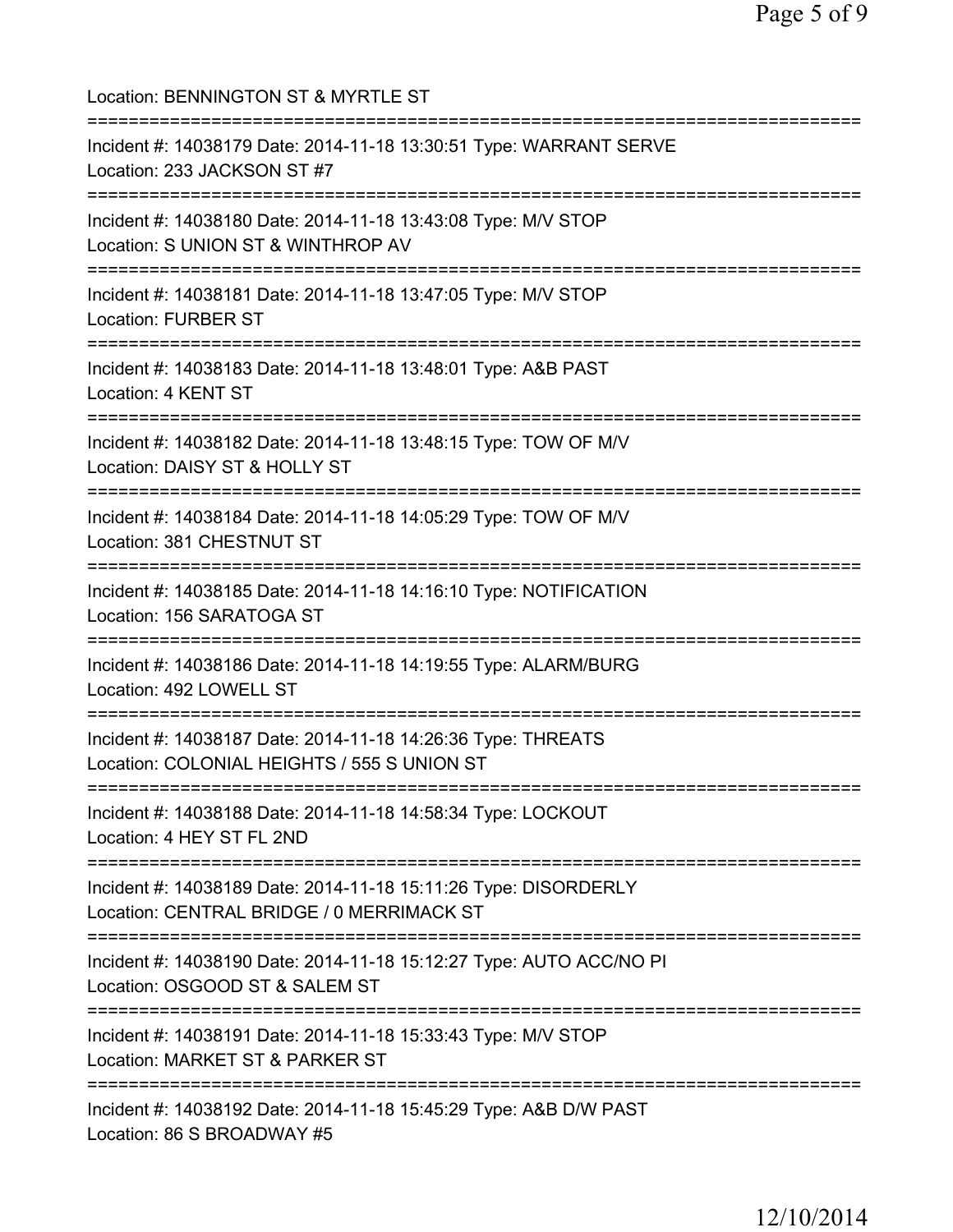| Incident #: 14038193 Date: 2014-11-18 15:54:25 Type: CK WELL BEING<br>Location: TEDESCHI / 390 S UNION ST                          |
|------------------------------------------------------------------------------------------------------------------------------------|
| Incident #: 14038194 Date: 2014-11-18 16:01:24 Type: ASSIST FIRE<br>Location: 28 FITZ ST                                           |
| Incident #: 14038195 Date: 2014-11-18 16:14:37 Type: UNWANTEDGUEST<br>Location: MCDONALDS / 50 BROADWAY                            |
| Incident #: 14038196 Date: 2014-11-18 16:28:35 Type: LARCENY/PAST<br>Location: 101 PARKER ST                                       |
| Incident #: 14038197 Date: 2014-11-18 16:29:53 Type: TOW/REPOSSED<br><b>Location: 4 SAUNDERS ST</b>                                |
| ====================<br>Incident #: 14038198 Date: 2014-11-18 16:30:31 Type: B&E/MV/PAST<br>Location: 225 ESSEX ST                 |
| Incident #: 14038199 Date: 2014-11-18 16:53:43 Type: MAL DAMAGE<br>Location: 12 LENOX ST                                           |
| Incident #: 14038200 Date: 2014-11-18 17:08:19 Type: AUTO ACC/NO PI<br>Location: RPP CORPORATION / 12 BALLARD WY                   |
| Incident #: 14038201 Date: 2014-11-18 17:09:16 Type: FIRE<br>Location: BRUCE ST & PARK ST                                          |
| Incident #: 14038202 Date: 2014-11-18 17:22:34 Type: M/V STOP<br>Location: AMESBURY ST & COMMON ST                                 |
| ;===================================<br>Incident #: 14038203 Date: 2014-11-18 17:22:55 Type: AUTO ACC/PI<br>Location: 222 ESSEX ST |
| Incident #: 14038204 Date: 2014-11-18 17:31:50 Type: AUTO ACC/UNK PI<br>Location: S BROADWAY & SALEM ST                            |
| Incident #: 14038205 Date: 2014-11-18 17:32:05 Type: SUS PERS/MV<br>Location: 15 WILBUR ST                                         |
| Incident #: 14038206 Date: 2014-11-18 17:38:19 Type: ALARM/BURG<br>Location: MUNOZ RESIDENCE / 115 FERRY ST                        |
|                                                                                                                                    |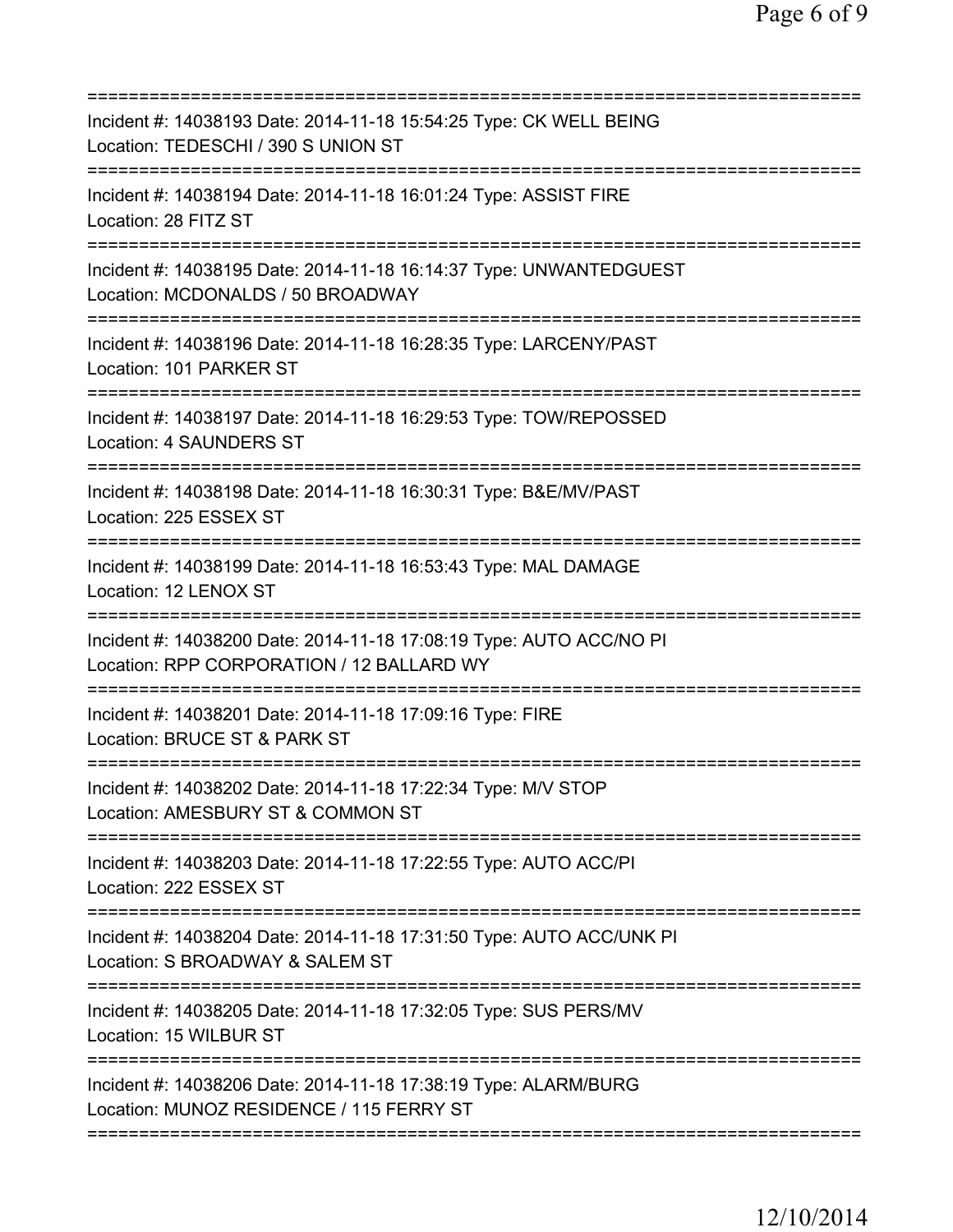| Incident #: 14038207 Date: 2014-11-18 18:11:38 Type: SUICIDE ATTEMPT<br>Location: 257 ESSEX ST                                                           |
|----------------------------------------------------------------------------------------------------------------------------------------------------------|
| Incident #: 14038208 Date: 2014-11-18 18:23:43 Type: M/V STOP<br>Location: OSGOOD ST & SALEM ST                                                          |
| Incident #: 14038209 Date: 2014-11-18 18:34:59 Type: M/V STOP<br>Location: HAMPSHIRE ST & LOWELL ST                                                      |
| Incident #: 14038210 Date: 2014-11-18 18:38:37 Type: M/V STOP<br>Location: MERRIMACK ST & S UNION ST                                                     |
| Incident #: 14038211 Date: 2014-11-18 18:46:08 Type: HIT & RUN M/V<br>Location: 164 SALEM ST                                                             |
| Incident #: 14038213 Date: 2014-11-18 18:55:16 Type: 209A/VIOLATION<br>Location: 19 SHORT ST                                                             |
| Incident #: 14038212 Date: 2014-11-18 18:57:03 Type: M/V STOP<br>Location: ALLSTON ST & WOODLAND ST                                                      |
| Incident #: 14038214 Date: 2014-11-18 19:00:53 Type: UNWANTEDGUEST<br>Location: 20 AVON ST FL 2                                                          |
| :====================================<br>Incident #: 14038215 Date: 2014-11-18 19:13:29 Type: ALARM/BURG<br>Location: GOMEZ RESIDENCE / 20 MONTGOMERY ST |
| =========================<br>Incident #: 14038216 Date: 2014-11-18 19:29:56 Type: MISSING PERS<br>Location: PHOENIX ACADEMY / 15 UNION ST                |
| Incident #: 14038217 Date: 2014-11-18 19:36:33 Type: M/V STOP<br>Location: AVON ST & BRUCE ST                                                            |
| Incident #: 14038218 Date: 2014-11-18 19:40:08 Type: KEEP PEACE<br><b>Location: LEEDS TER</b>                                                            |
| Incident #: 14038219 Date: 2014-11-18 19:40:44 Type: M/V STOP<br>Location: MERRIMACK ST & S UNION ST                                                     |
| Incident #: 14038220 Date: 2014-11-18 20:03:12 Type: ALARM/BURG<br>Location: EL CESAR / 99 ESSEX ST                                                      |
| Incident #: 14038221 Date: 2014-11-18 20:08:00 Type: ALARM/BURG                                                                                          |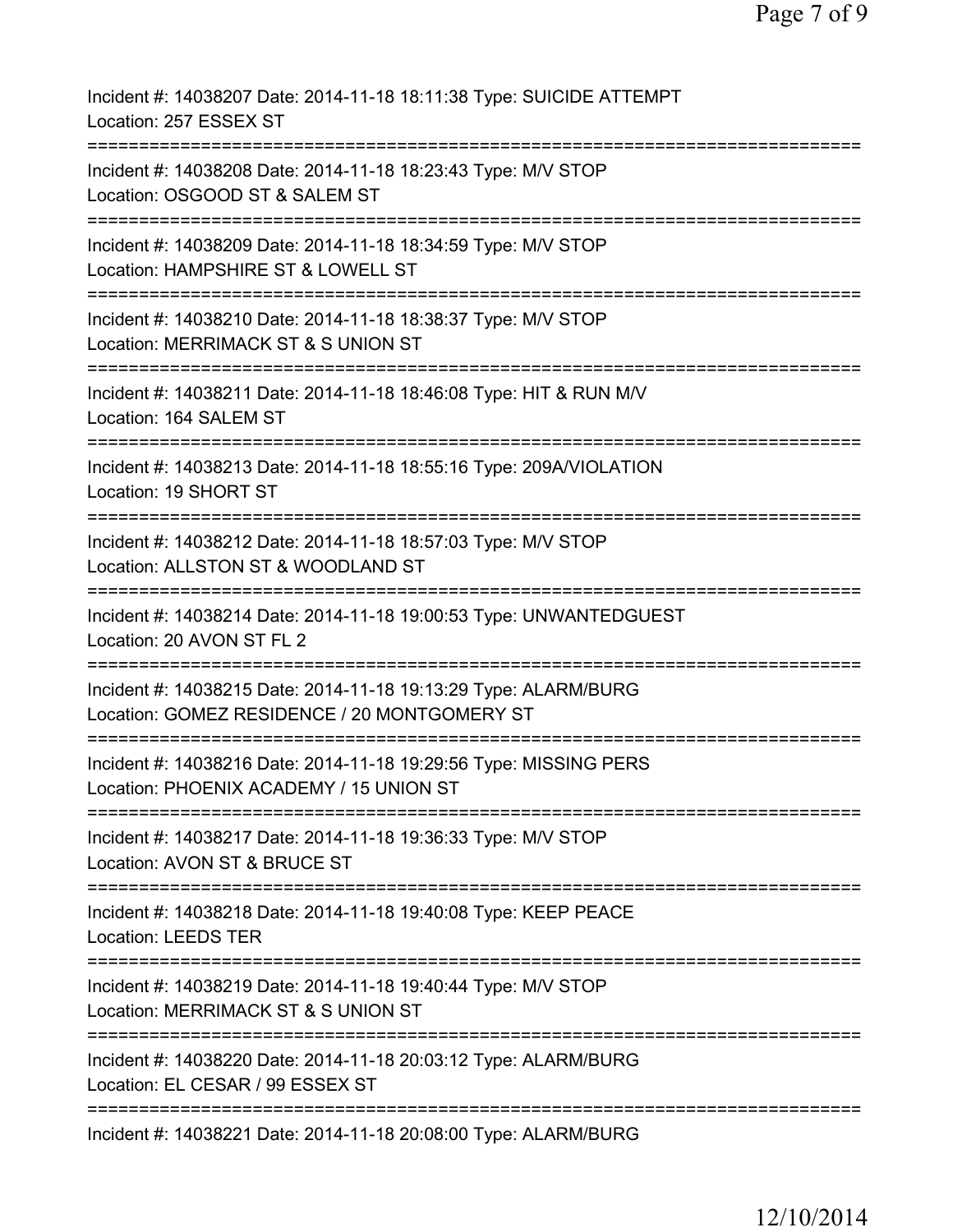Location: SANTANDER / 460 S UNION ST =========================================================================== Incident #: 14038222 Date: 2014-11-18 20:08:13 Type: CARJACKING Location: ESSEX ST & RIVERSIDE DR =========================================================================== Incident #: 14038223 Date: 2014-11-18 20:22:55 Type: LARCENY/PROG Location: 189 NEWBURY ST =========================================================================== Incident #: 14038224 Date: 2014-11-18 20:31:58 Type: MEDIC SUPPORT Location: 2 MUSEUM SQ #802 =========================================================================== Incident #: 14038225 Date: 2014-11-18 20:37:53 Type: ALARM/BURG Location: PARRA RESIDENCE / 87 ABBOTT ST =========================================================================== Incident #: 14038226 Date: 2014-11-18 21:03:29 Type: ALARM/BURG Location: JACKSON LUMBER / 215 MARKET ST =========================================================================== Incident #: 14038227 Date: 2014-11-18 21:06:31 Type: M/V STOP Location: DRACUT ST & S BROADWAY =========================================================================== Incident #: 14038228 Date: 2014-11-18 21:06:42 Type: 209A/VIOLATION Location: 4 KENT ST =========================================================================== Incident #: 14038229 Date: 2014-11-18 21:16:29 Type: ALARM/BURG Location: COMM CHEVY / 155 MARSTON ST =========================================================================== Incident #: 14038230 Date: 2014-11-18 21:18:46 Type: 911 HANG UP Location: 144 BERNARD AV =========================================================================== Incident #: 14038231 Date: 2014-11-18 21:30:05 Type: INVEST CONT Location: 137 GARDEN ST FL 2 =========================================================================== Incident #: 14038232 Date: 2014-11-18 21:41:52 Type: GENERAL SERV Location: 324 HIGH ST =========================================================================== Incident #: 14038233 Date: 2014-11-18 21:54:01 Type: CK WELL BEING Location: 156 SARATOGA ST =========================================================================== Incident #: 14038234 Date: 2014-11-18 22:15:47 Type: AMBULANCE ASSSI Location: 231 JACKSON ST FL 1 =========================================================================== Incident #: 14038235 Date: 2014-11-18 22:34:32 Type: SHOTS FIRED Location: 139 WEST ST